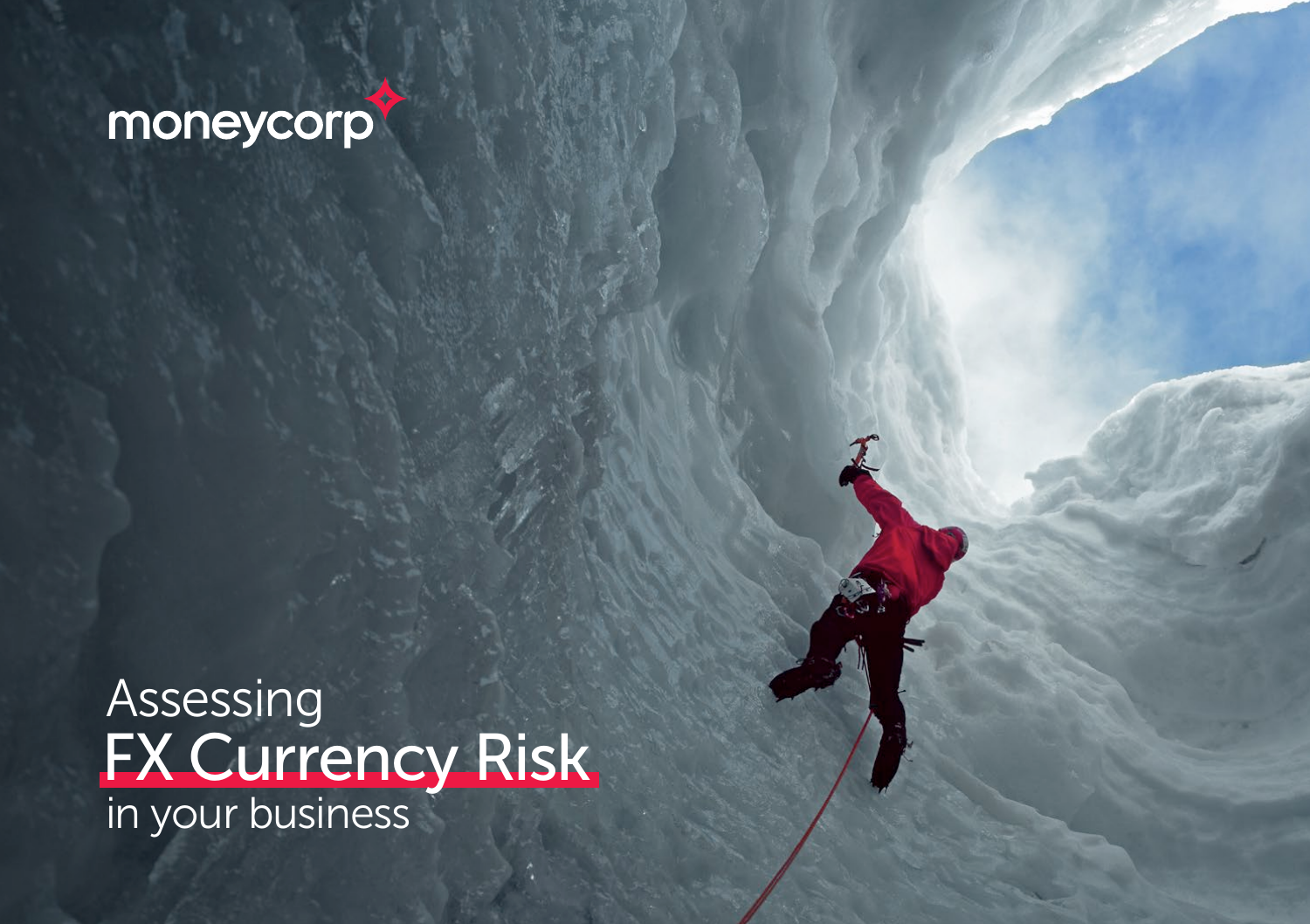# FX Currency Risk

If you buy or sell goods and services from companies based abroad, your revenue is exposed to currency risk because currency values fluctuate.

Sometimes this can be good news – the drop in sterling following the EU Referendum in 2016, for example, meant that British goods and services were excellent value abroad. However, for those buying from abroad, it drove up costs.

Fluctuating currency values means costs from overseas don't remain static and revenue can't be guaranteed. This uncertainty generates a measure of risk, which makes it difficult to generate accurate forecasts and puts pressure on the bottom line.

The extent of FX currency risk within a business depends on a number of factors, including the fraction of overall costs and / or revenue based in currency, the specific currencies used and the market forces in geographic regions.

Currency risk can be mitigated with an appropriate currency strategy and specialist tools designed to help companies limit their risk due to currency fluctuations.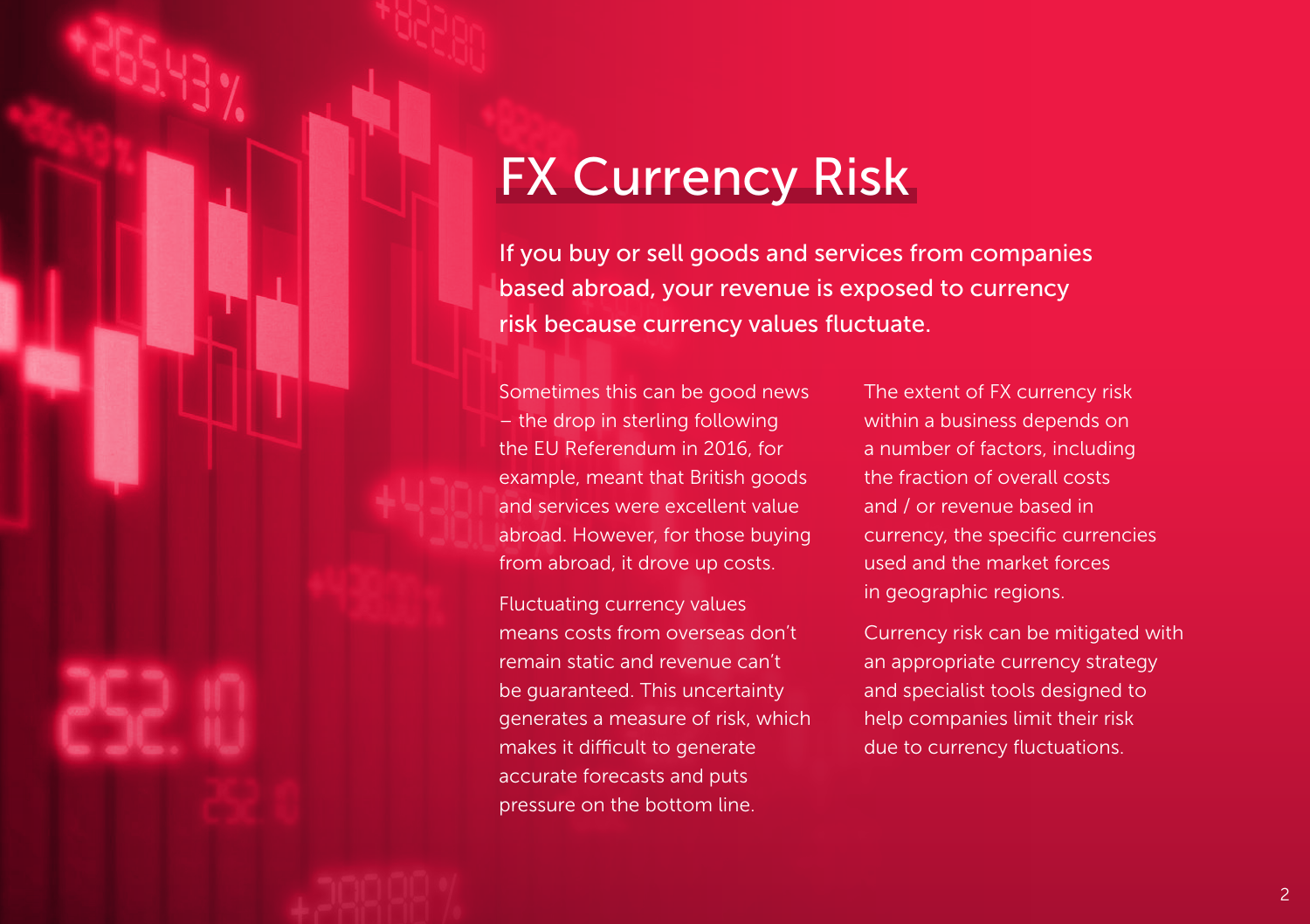# Points of risk



### Buying from overseas

Some overseas companies may quote and invoice in pounds, but to limit their own risk, suppliers may add further margin to the cost, driving up prices. If they invoice in currency, the actual cost in sterling may be more or less than forecast because the time between quotation and payment of invoices, there could be a change in the value of the pound. While stronger sterling could be good news, a sudden drop in the pound can have a negative impact on costs.



# Exporting brand **Britain**

While global expansion can increase revenue, fluctuations in currency values may impact the profitability of improved sales volumes. Quoting prices in the currency of the destination country helps to build relationships with overseas markets but it means your company bears the risk of any changes in currency values.



# Multi-currency operations

Just as currency risk increases depending on the fraction of a company's costs and revenue paid and received in currency, multiple currencies may add further risk. This is due to the number of variables at play and the potential for added complexity. Resource costs for administering multi-currency operations can put additional pressure on margins already squeezed by currency fluctuations.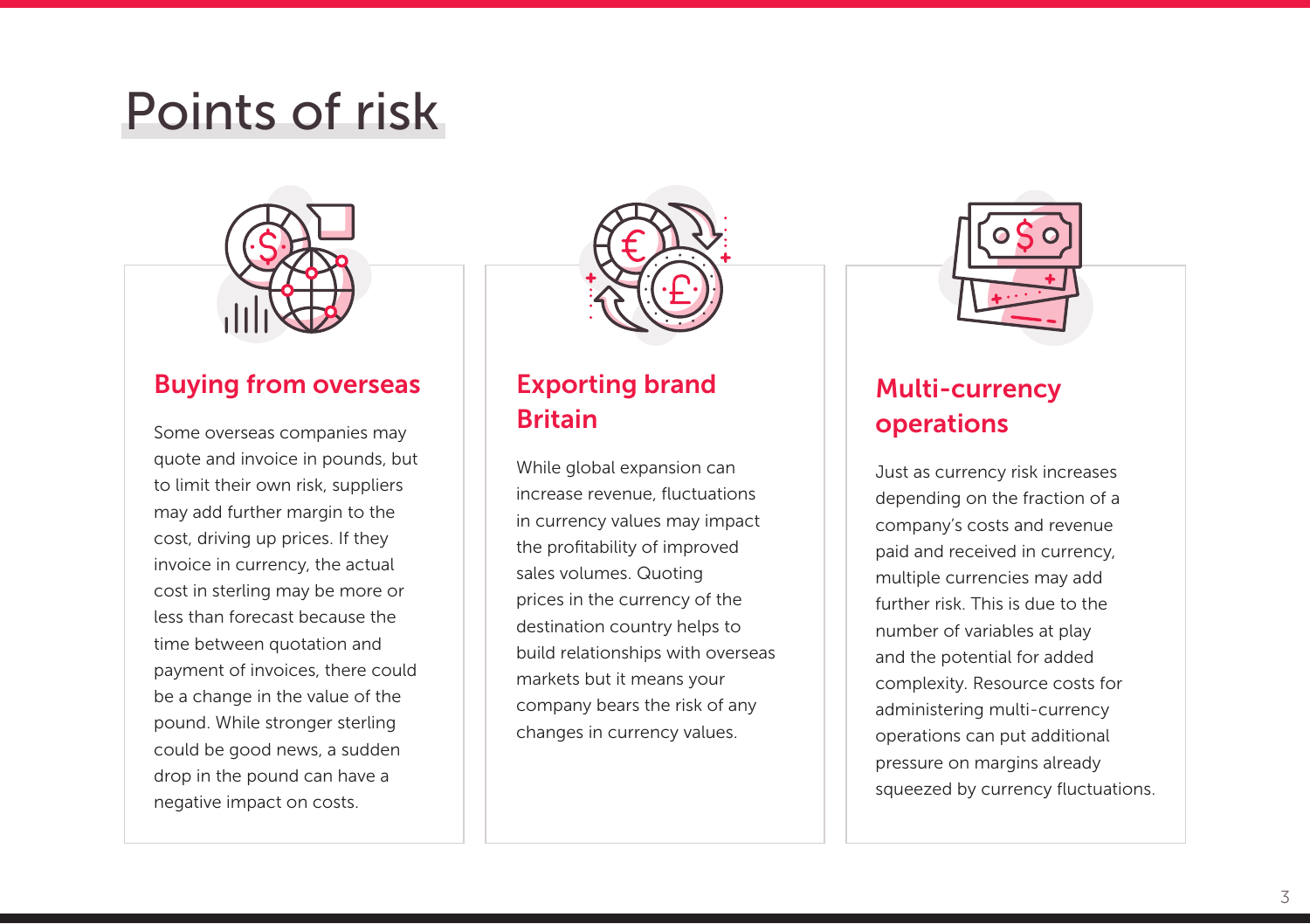

#### International partners

There are advantages to overseas partnerships, including local market knowledge and contacts. However, any costs or commission paid in currency will be subject to FX market fluctuations, making it difficult to forecast the impact on margins.



### Overseas offices

Success in specific geographic markets may indicate the value of a remote sales team or international office to the business. Any payroll and office costs incurred in currency will be subject to FX risk and a sudden change in currency values could have an impact on the profitability of the office and the bottom line.



# Supply Chain Costs

It is not simply the currency costs relating purchasing and sales that generate currency risk. Depending on the nature of the supply chain and location of the goods, logistics costs may be incurred in more than one currency. As with purchasing goods from overseas, the exact cost of these services will depend on fluctuations in the currency market.



#### Understanding your currency risk

A free currency audit from the expert corporate team at moneycorp allows you to view your current risk and assess future exposure. The FX currency risk report includes an overview of currency fluctuations against the pound for markets relevant to your business, estimated costs and potential savings for future international payments.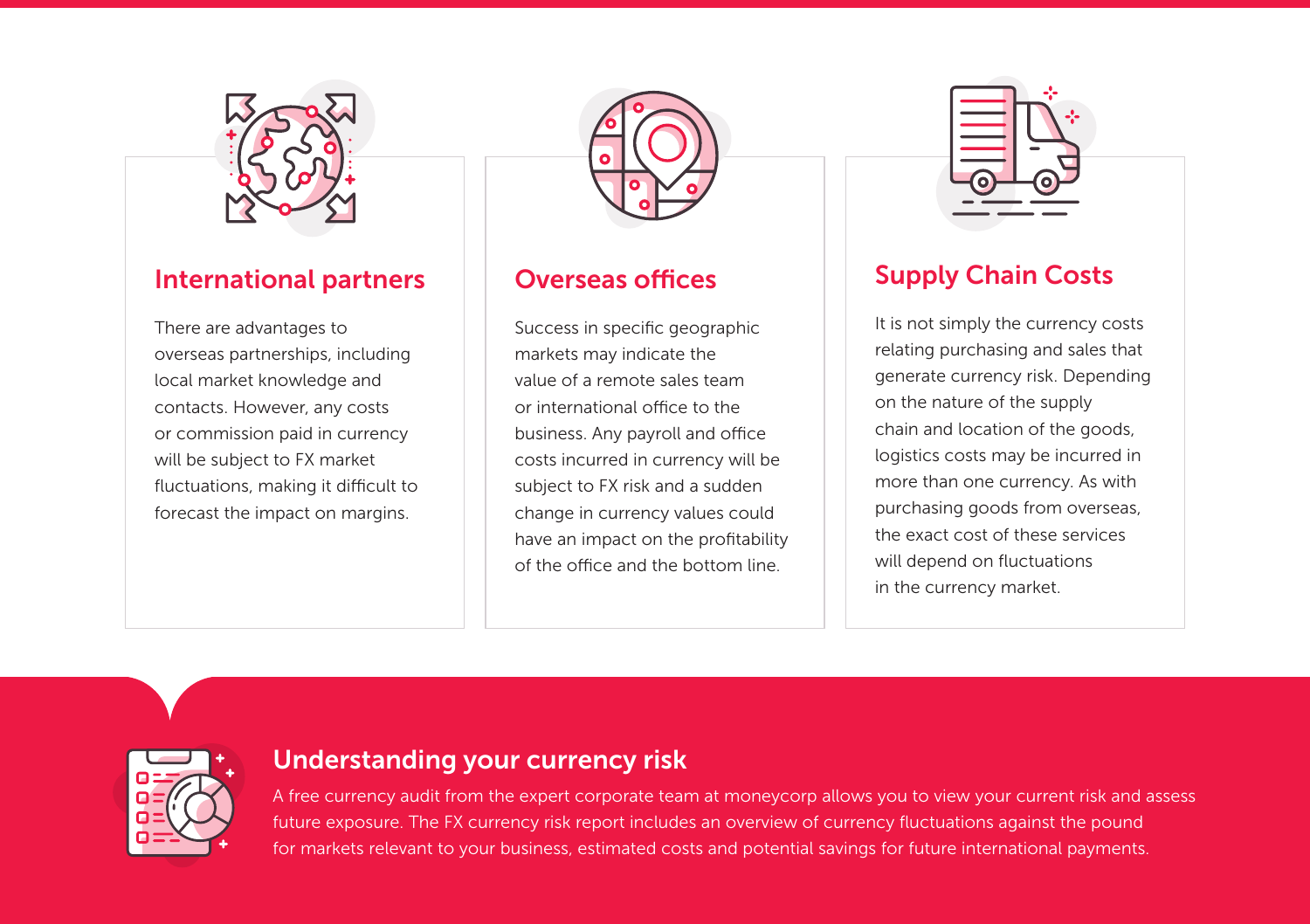# Currency tools

### Spot Contracts

If you've been managing your international payments on an ad hoc basis to date, you are likely to have been using a spot contract. This applies the exchange rate on the day of purchase for receipt within two working days. This presents a high risk because of the unpredictable nature of the FX market.

### Forward Contracts

For budget certainty, a forward contract allows you to fix a prevailing exchange rate for a set period of time. The risk is that the rate may improve compared to the fixed rate but a fixed rate allows for clear margins and less pressure on prices. This can work well for companies with accurately forecast overseas costs. Forward contracts may require a deposit.

### Market Orders

To target a specific exchange rate, a market order can be placed and the currency is exchanged automatically if that rate is reached. This method includes some risk, because there are no guarantees that the desired rate is reached but you can specify both minimum and maximum rates in order to limit potential losses.

## Currency Options

Currency Options require an upfront premium for the right but not the obligation to exchange a specified amount of currency at a known rate for a known date in the future. Options can be structured so that there is no upfront premium payable but this will involve increased obligations and/or risks. Please note that option-related products are regulated investment products which can carry a higher level of risk than forward contracts.